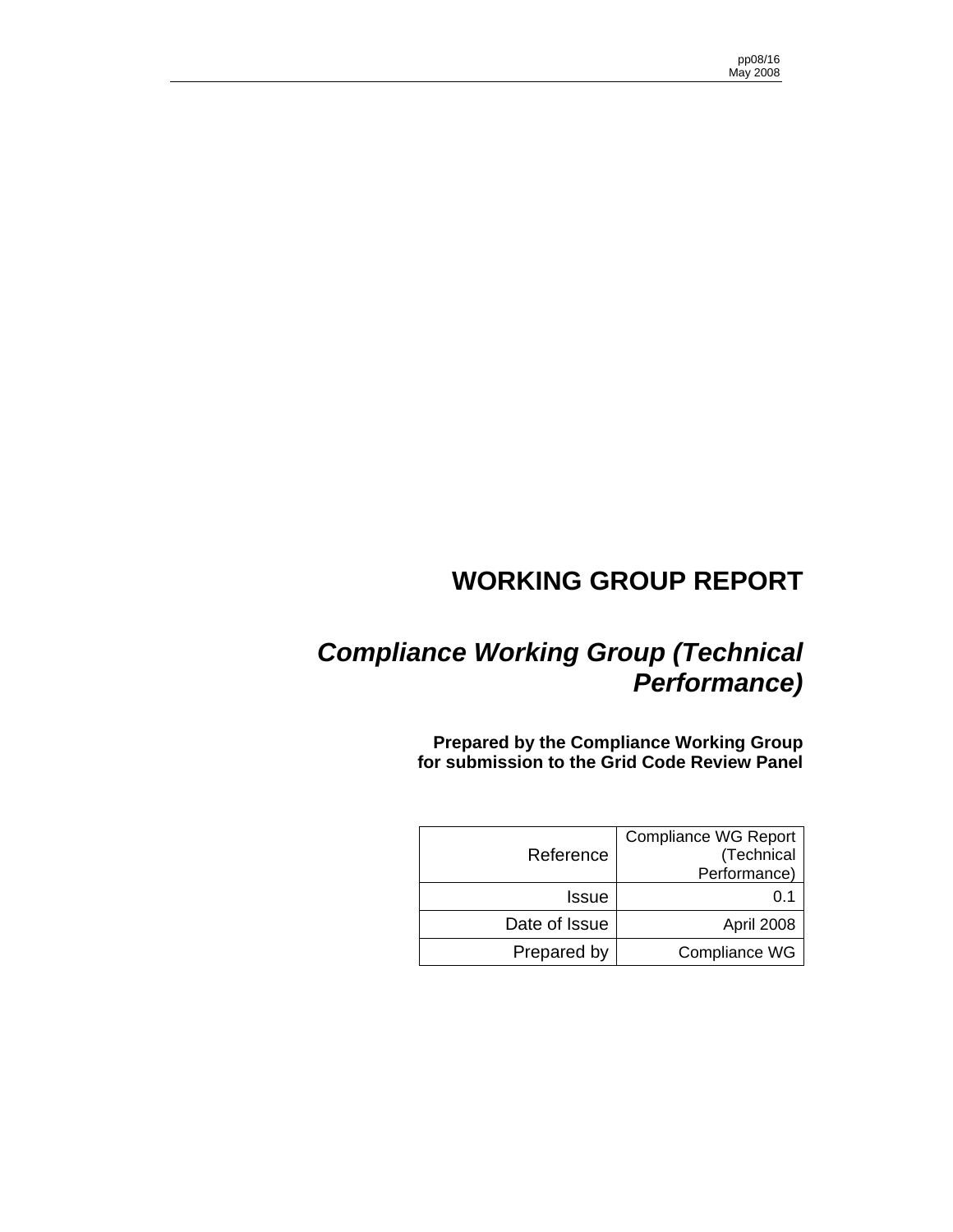# **I DOCUMENT CONTROL**

# **a National Grid Document Control**

| <b>Version</b> | <b>Date</b> | <b>Author</b> | <b>Change Reference</b>                              |
|----------------|-------------|---------------|------------------------------------------------------|
| 0.1            | 15/04/2008  | M Horley      | Draft for Comment by Working<br><b>Group Members</b> |
| 1.0            | 30/04/2008  | M Horley      | <b>Final WG Report</b>                               |
|                |             |               |                                                      |
|                |             |               |                                                      |

# **b Distribution**

| <b>Name</b>         | Organisation |
|---------------------|--------------|
| <b>GCRP Members</b> | חםממ         |
|                     |              |
|                     |              |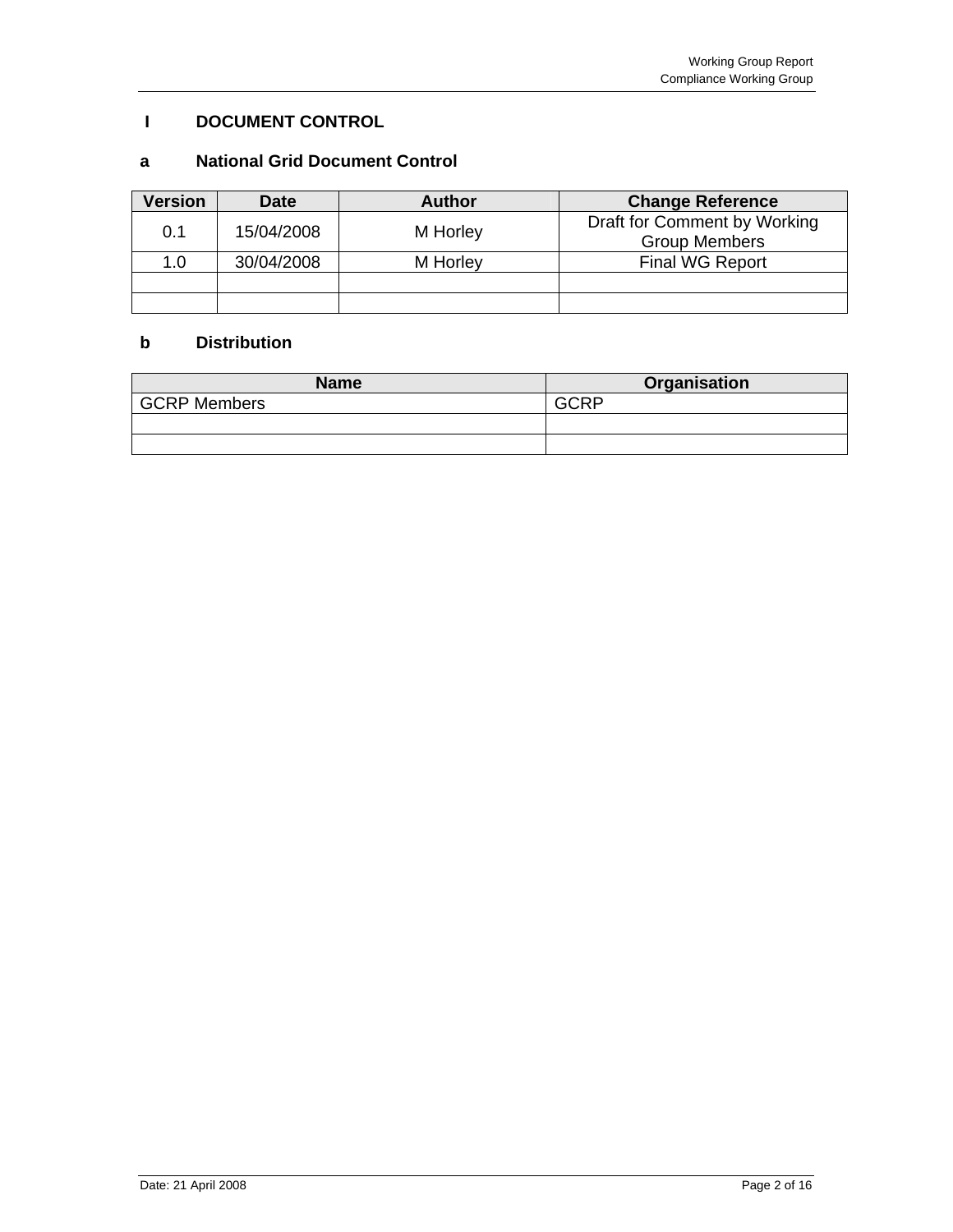| <b>CONTENTS TABLE</b> |  |
|-----------------------|--|
|-----------------------|--|

| 1.0  |                                               |
|------|-----------------------------------------------|
| 2.0  |                                               |
| 3.0  |                                               |
| 4.0  |                                               |
| 5.0  |                                               |
| 6.0  |                                               |
| 7.0  |                                               |
| 8.0  |                                               |
| 9.0  |                                               |
| 10.0 |                                               |
| 11.0 |                                               |
| 12.0 | ASSESSMENT AGAINST APPLICABLE CODE OBJECTIVES |
|      |                                               |
|      |                                               |
|      |                                               |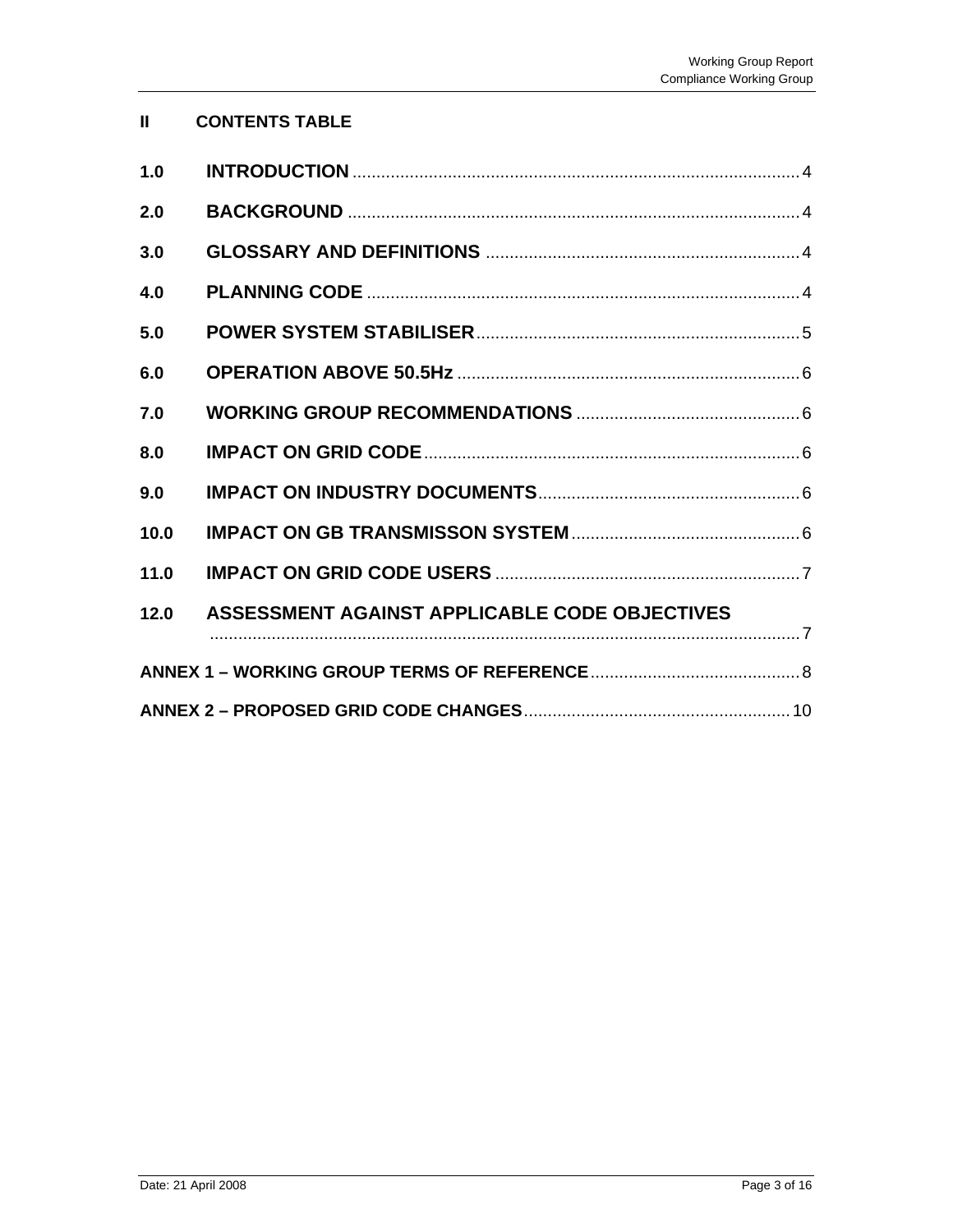# **1.0 INTRODUCTION**

1.1 This paper outlines the technical performances expected of generating plant that have been assumed as part of the compliance process which should be properly included within the Grid Code to allow industry scrutiny.

# **2.0 BACKGROUND**

- 2.1 The industry, through the GCRP expressed concern that National Grid was applying generating unit performance criteria and test requirements in Compliance Guidance that was not being explicitly called for in the Grid Code or CUSC / Bilateral Connection Agreements. To address this concern National Grid has formed a Grid Code Working Group to look at the whole "Compliance Issue" including the process, the relationship with OC5 and the technical performance requirements.
- 2.2 This report contains the technical plant issues that National Grid expected to be met and which were highlighted in the Compliance Guidance but are not currently explicitly in the Grid Code. The Grid Code changes proposed below have come to light following the publication of the G/06 consultation and the release of greatly enhanced draft guidance documents to compliment.
- 2.3 The proposals were discussed at the Compliance Working Group meetings on 15 January 2008 and 8 April 2008. Subsequently, National Grid has modified the wording in the code drafting and in this paper to respond to comments received.
- 2.4 The proposed changes relating to the specification of the Power System Stabiliser were drafted against the words included in the G/06 consultation. G/06 was subsequently approved for implementation by Ofgem with effect from 1<sup>st</sup> April 2008. The remaining proposals relate to text in the Grid Code prior to the G/06 Report and are unaffected by the G/06 Report.

# **3.0 GLOSSARY AND DEFINITIONS**

3.1 The consultation G/06 included a change to CC.6.3.7 (c)(ii) to improve the interpretation of droop in wind farms. National Grid proposed a similar change to the Droop definition in the Glossary & Definitions section of the Grid Code. However, the Working Group considered that clarity would be enhanced by simplification of the Droop definition removing references to plant types. This is shown in Annex 2 of this paper.

# **4.0 PLANNING CODE**

- 4.1 The Planning Code requires the submission of control system models for both synchronous and non-synchronous generation to allow National Grid to simulate system behavior to ensure stable operation. Obviously the control system models should represent the behavior of the real generation plant. While the changes made by H/04 partially addressed the need for the models to be validated for Power Park Modules, the drafting was not as explicit as it could have been and the requirement was not extended to traditional synchronous generation.
- 4.2 The working group were concerned that this should not be retrospectively applied to existing control systems on synchronous generating units subject to routine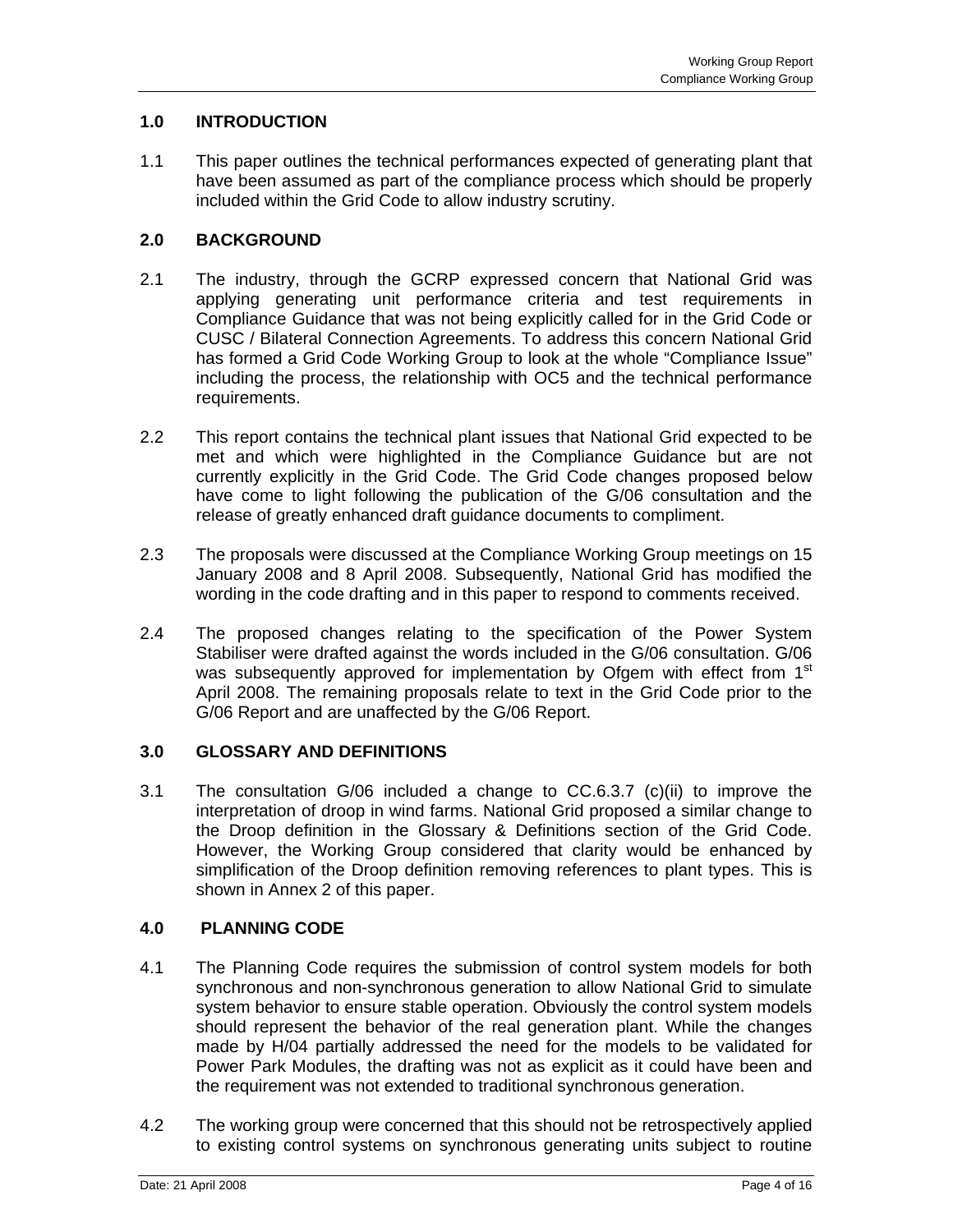maintenance. National Grid agrees where routine refurbishment of components does not change the control system performance then there is no requirement to update the data but, believes that when Generators are investing in replacing control system, the performance of the revised transfer block diagram should initially be verified by the user. The Planning Code drafting proposed in Annex 2 includes implementation dates and only applies to control system replacement where there is a change in data items.

4.3 The validation of the transfer block diagram as a representation of the synchronous generator performance can only be validated at the end of commissioning and testing as part of the compliance process. This validation will be discussed as part of the compliance process drafting currently being developed by the Working Group.

# **5.0 POWER SYSTEM STABILISER**

- 5.1 The changes consulted on under G/06 transferred the majority of the requirements for excitation systems from Bilateral Agreements into the Grid Code. The compliance process guidance notes had additional clarifications on excitation systems that it is now proposed to include in the Grid Code.
- 5.2 It has been noted that the wording limiting the magnitude of the Power System Stabiliser output could be misconstrued, so a minor change to CC.A.6.2.5.4 is proposed.
- 5.3 The wording of BC2.11.2 states that the Power System Stabiliser should be left in service once commissioned. However it might be construed that the Power System Stabiliser may be automatically disabled by the functions within the excitation system such as the Under Excitation Limiter. While these limiter functions may curtail the excitation system output, the Power System Stabiliser and Automatic Voltage Regulator should still be active.
- 5.4 There is also the potential for confusion when a Generating Unit is operating as a motor as in a Pumped Storage Power Station. National Grid would like to clarify this by adding to the text introduced by G/06 for CC.A.6.2.5.8.
- 5.5 With modern governor systems some Generating Units, notably Pumped Storage are able to execute very fast changes in mechanical power. A Power System Stabiliser may try to counteract this mechanical power change by altering the excitation phasing producing large swings in reactive output. This is undesirable for stable voltage control and it is therefore proposed to include an additional clause in CC.A.6.2.5.3.
- 5.6 Draft wording for these Power System Stabiliser issues can be found in Annex 2 and is based on the wording introduced to the Connection Conditions by the G/06 Report to Ofgem. The conditions of CC.A.6 are subject to an implementation date to avoid creating issues with existing plant and excitation systems. Therefore National Grid does not believe that these proposals will impact on existing users.

# **6.0 OPERATION ABOVE 50.Hz**

6.1 For Frequency Sensitive Mode (FSM), generating units are required to provide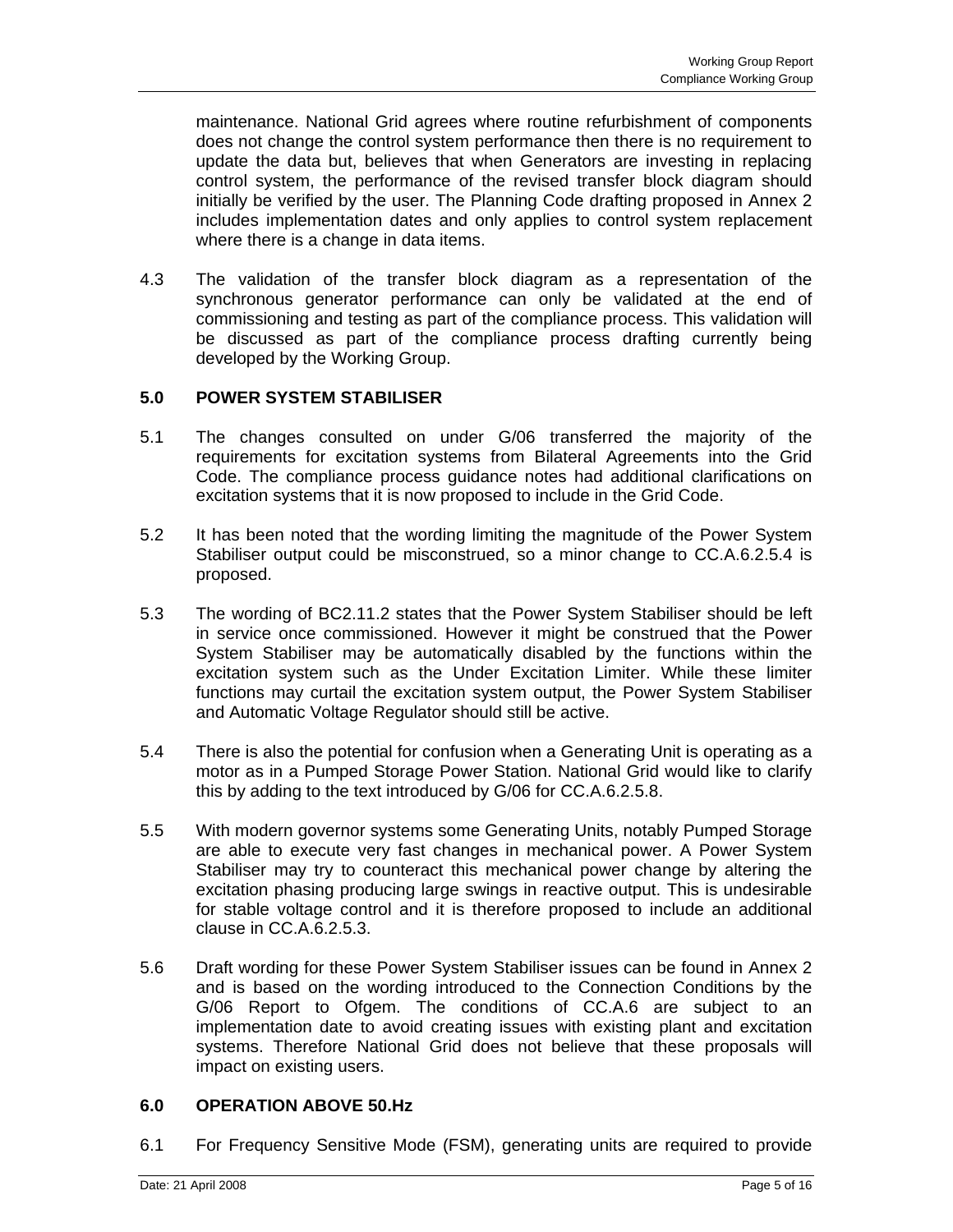response in accordance with the frequency response matrix values agreed in the Mandatory Services Agreement. The High Frequency Response level in the agreement is limited to 50.5Hz. However, if the frequency continues to rise above 50.5 Hz, BC3.7.1(c) requires stations to continue to reduce their output.

- 6.2 This continual reduction capability is critical to system security as the system frequency at this time would already be above its statutory limit indicating the system is already under stress. It is imperative that all generating stations including those not in frequency sensitive mode are required to reduce output to contain the system frequency rise. This condition if not controlled could lead to the frequency being driven above 52 Hz and the collapse of the system.
- 6.3 National Grid believes that the requirement in BC3.7.1(c) should be improved by incorporating a more detailed breakdown of the power reduction process as that adopted in BC3.7.2 for the Limited Frequency Sensitive Mode (LFSM) operation. The overall timescales allowed for the reduction in power remain unchanged and therefore, in National Grids opinion, have no impact on existing generation. However, following comments received, the more detailed wording was amended to explicitly exclude existing power stations. A draft showing how BC.3.7.1(c) would look is included in Annex 2.

# **7.0 RECOMMENDATIONS OF THE WORKING GROUP**

7.1 The Grid Code Review Panel is asked to consider the drafting proposed by the Compliance Working Group and agree that National Grid should proceed with a formal consultation. National Grid agrees with the recommendations of the Working Group.

# **8.0 IMPACT ON GRID CODE**

- 8.1 The proposed changes require amendments to the following Grid Code sections:
	- i. Glossary and Definitions
	- ii. Planning Code
	- iii. Connections Code
	- iv. Balancing Code
- 8.2 The associated legal text for the Working Group recommendations is outlined in Annex 2.

# **9.0 IMPACT ON INDUSTRY DOCUMENTS**

### **Impact on Core Industry Documents**

9.1 None.

### **Impact on other Industry Documents**

9.2 None.

# **10.0 IMPACT ON GB TRANSMISSION SYSTEM**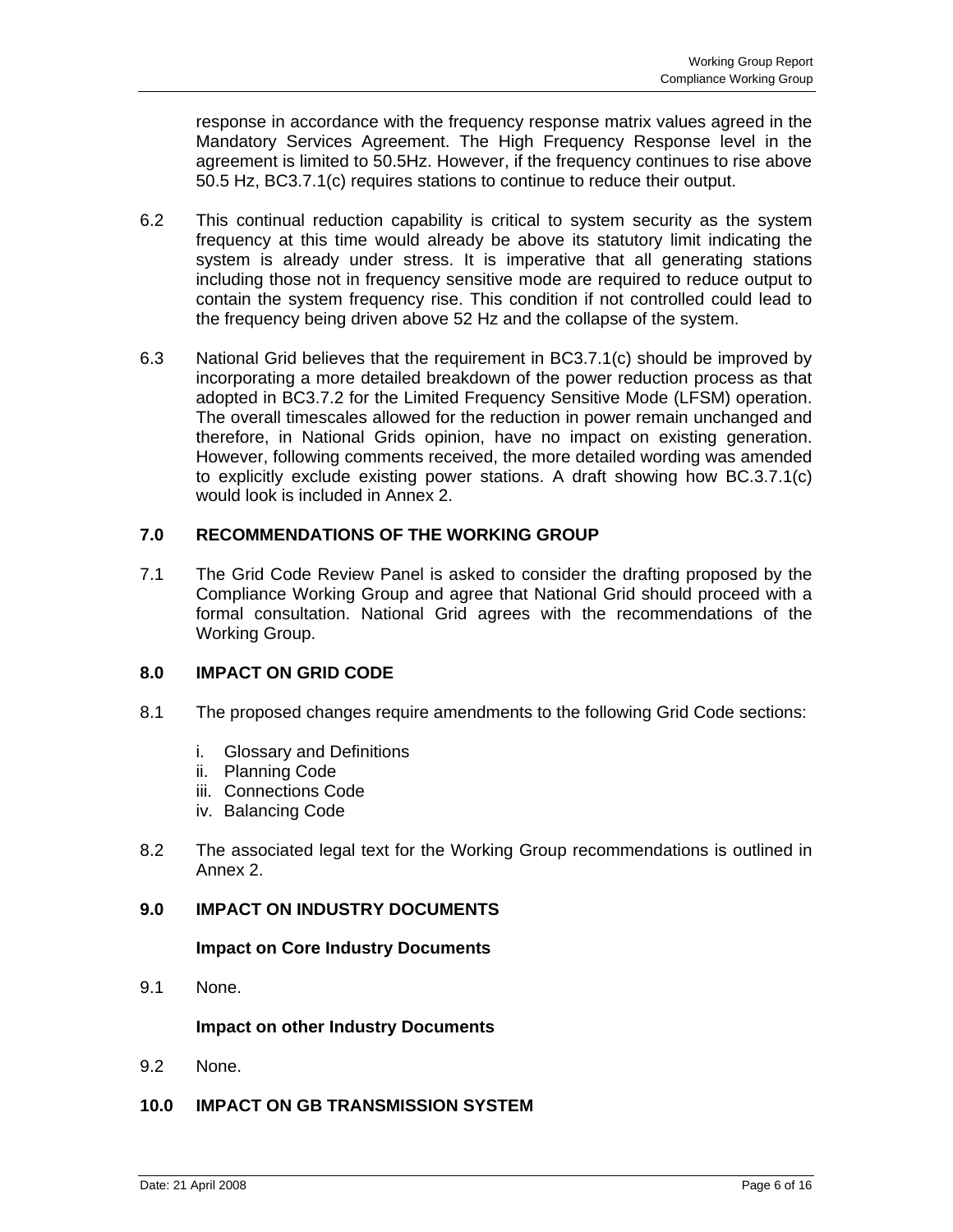10.1 The Working Groups' preferred solution will have no material impact on the GB Transmission System.

# **11.0 IMPACT ON GRID CODE USERS**

11.1 The Working Groups' preferred solution will provide a high level of transparency within the Grid Code of the Technical Performance requirements associated with the Compliance process.

# **12.0 ASSESSMENT AGAINST GRID CODE OBJECTIVES**

- 12.1 The proposed changes outlined in the Working Group would better facilitate Grid Code Objectives:
	- ii) to facilitate competition in the generation and supply of electricity

by reassuring Users that the Technical Performance Guidelines have been appropriately codified in the Grid Code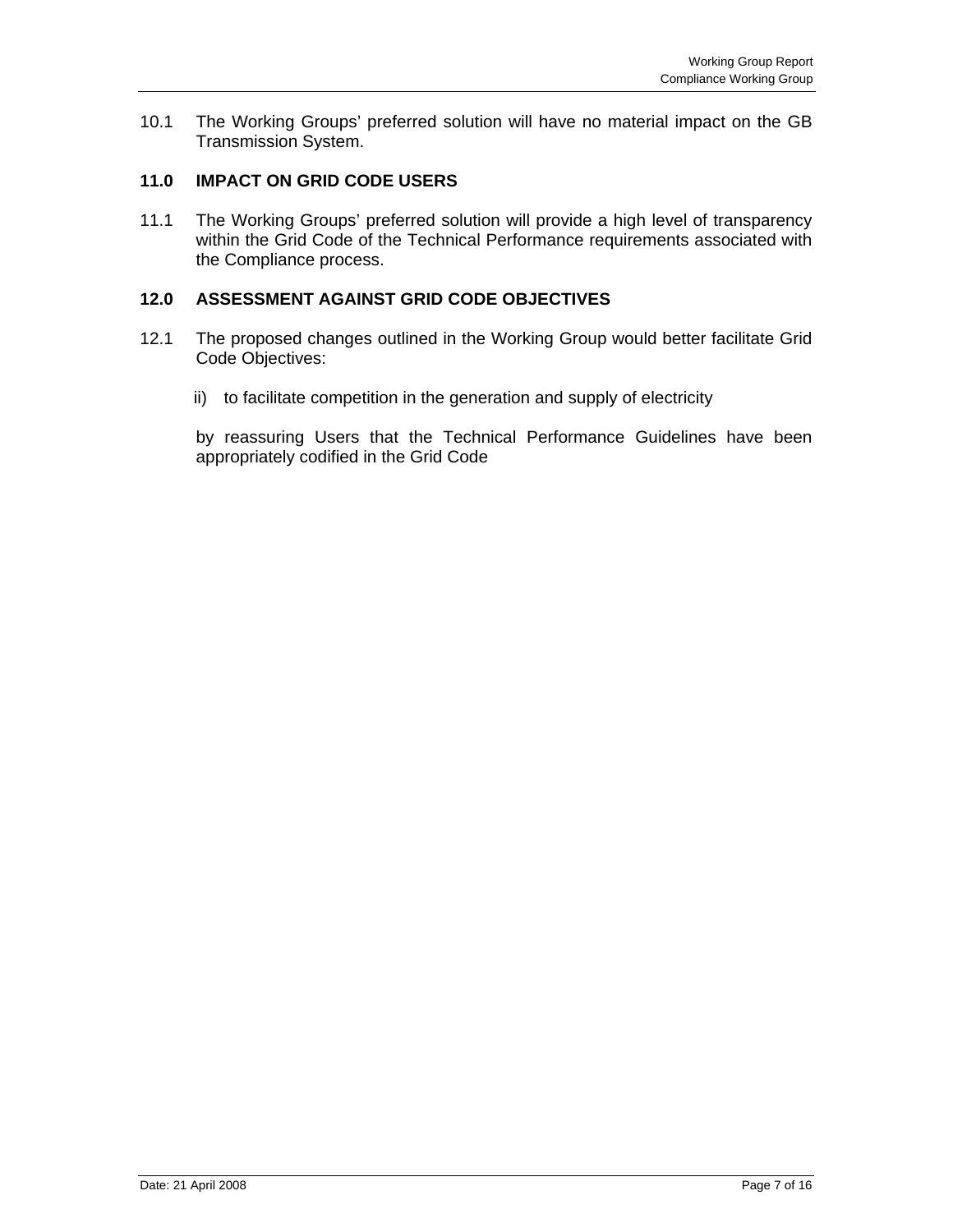### **ANNEX 1 – WORKING GROUP TERMS OF REFERENCE Grid Code Compliance Working Group**

#### **Terms of Reference**

#### **Objective**

At September 2007 GCRP it was agreed to establish a Grid Code Working Group which would be tasked with the review and recommendation of the codification of the compliance process and technical performance obligations (currently specified in the Compliance Guidance Notes).

#### **Scope of Work**

The group will address the following issues, as agreed by the GCRP**:** 

#### (a) Technical Performance

The Working Group to review, identify and resolve any disparity between the Grid Code and Compliance Guidance Notes regarding technical performance obligations.

#### (b) Compliance Process

The Working Group will consider and make applicable recommendations regarding the codification of the compliance process (commissioning and lifetime phase) for directly connected and Large Power Stations into the Grid Code.

#### (c) OC5 Review

The Working Group will consider the applicability of the current OC5 provisions in light of the possible codification of the compliance process.

#### (d) Review of LEEMPS

 The Working Group will re-evaluate the existing Licence Exempt Embedded Medium Power Stations provisions with particular reference to the respective responsibilities of Users and NGET and identify applicable recommendations.

#### **Deliverables**

National Grid will produce:

 a GCRP paper recommending a way forward on the above issues, reflective of the group discussions and identification of consequential changes which may be required to other industry codes

draft legal text of any proposed Grid Code changes

#### **Approach**

Given the remit of the Working Group which is definable by distinct work areas, it is recommended that the findings are represented to the GCRP via the individual workstreams:

1. Technical Performance

A separate Working Group Report will be presented to the GCRP and an individual Consultation Report will be issued.

#### 2. Compliance Process and Review of OC5

A separate Working Group Report will be presented to the GCRP and an individual Consultation Report will be issued. Depending on the interactivity between the compliance process and review of OC5, it may be appropriate to split the proposals into separate Working Group/Consultation Reports.

#### **Timescales**

The Working Group will aim to report back its recommendations from all workstreams by the February 2009 GCRP meeting. The GCRP will receive regular updates on the progress of the Working Group. It is anticipated that the Technical Performance recommendations will be presented to the May 2008 GCRP.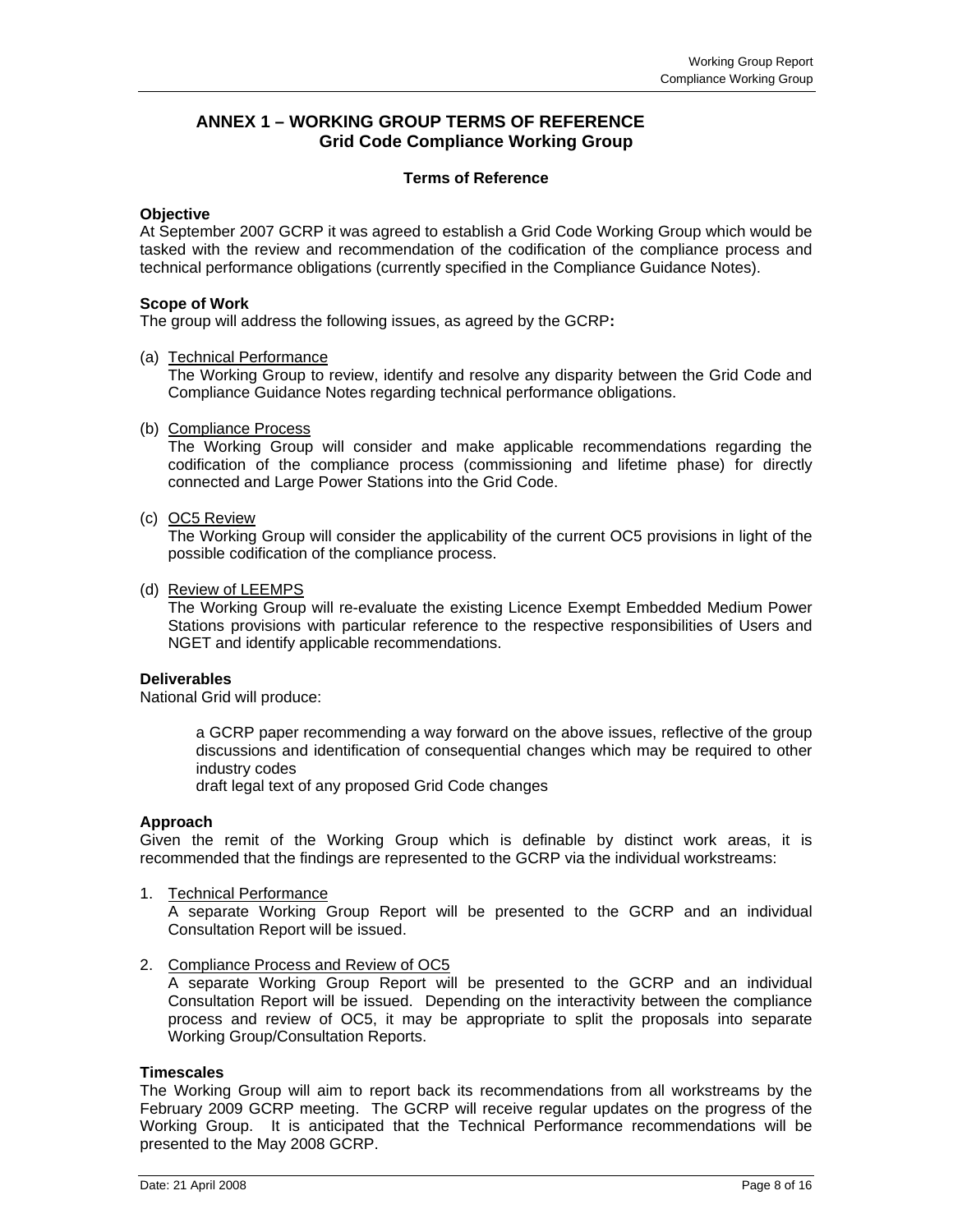#### **Membership**

The membership of the working group will be drawn from the GCRP or their nominated representatives, the Relevant Transmission Licensees, and Ofgem.

#### **Compliance Working Group Members**

Members of the GCRP Working group will be as follows:

| Chair      |                      | Secretary           |                      |
|------------|----------------------|---------------------|----------------------|
| Mark Perry | <b>National Grid</b> | <b>Richard Dunn</b> | <b>National Grid</b> |

*National Grid Representatives*  Mark Horley Helge Urdal Steve Hoar Kathryn Sorrell

*Industry Representatives* 

| <b>Chris Berry</b>  | <b>Scottish Power Networks</b>   |
|---------------------|----------------------------------|
| <b>Claire Maxim</b> | E.ON                             |
| John Norbury        | <b>RWE Trading</b>               |
| <b>Mick Chowns</b>  | <b>RWE Trading</b>               |
| Damien McCool       | <b>Scottish Power Renewables</b> |
| Mike Kay            | <b>Electricity North West</b>    |
| <b>John Morris</b>  | <b>British Energy</b>            |
|                     |                                  |

*Authority Observer*  Bridget Morgan Ofgem

Date: 21 April 2008 Page 9 of 16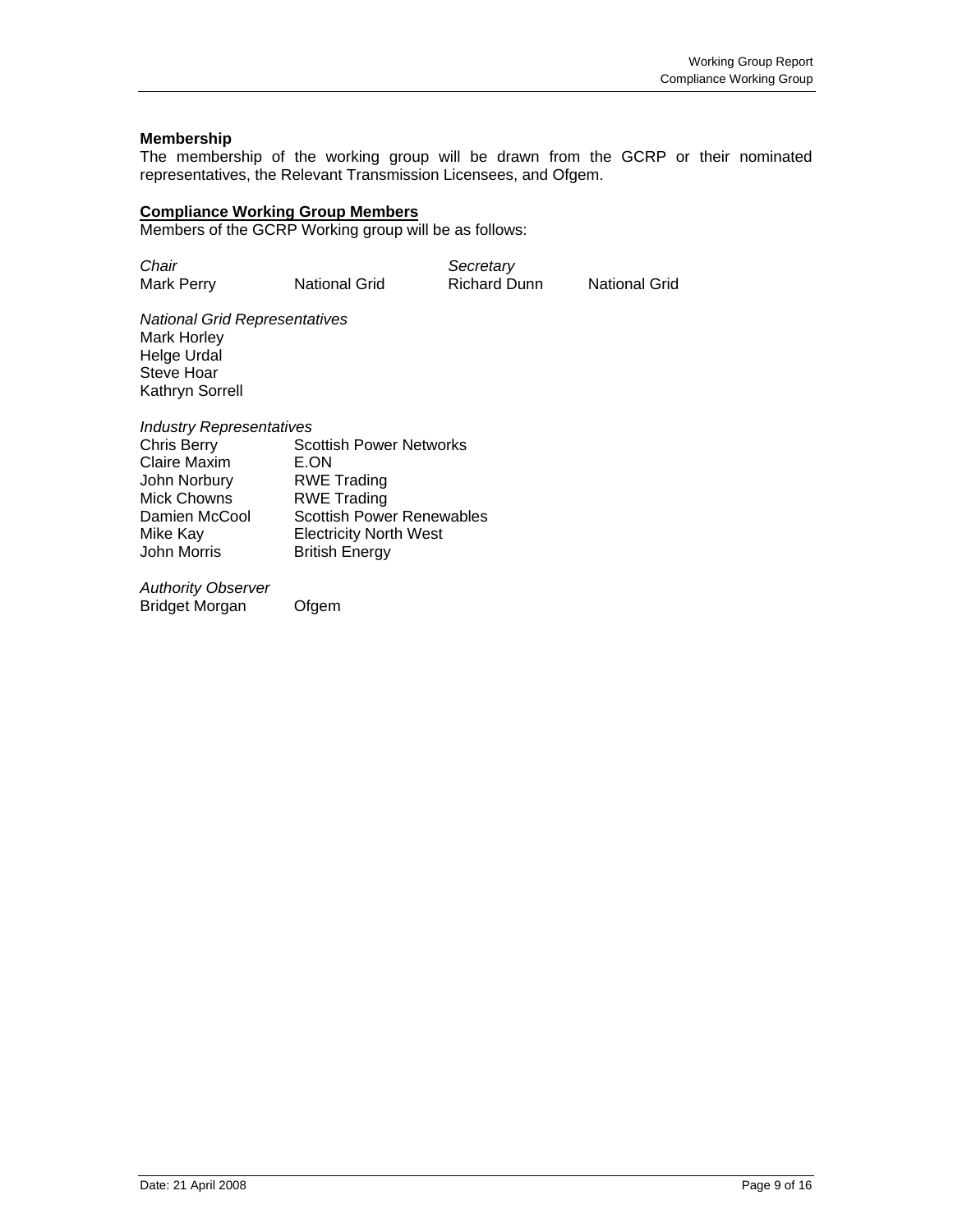# **ANNEX 2 – PROPOSED GRID CODE CHANGES**

### **Droop definition clarification (Glossary and Definitions)**

**Droop** The ratio of the per unit steady state change in speed, or in **Frequency** in the case of a **Generating Unit,** or in **Frequency** in the case of a **Power**  Park, to the per unit steady state change in power output of the **Generating Unit** or **Power Park.**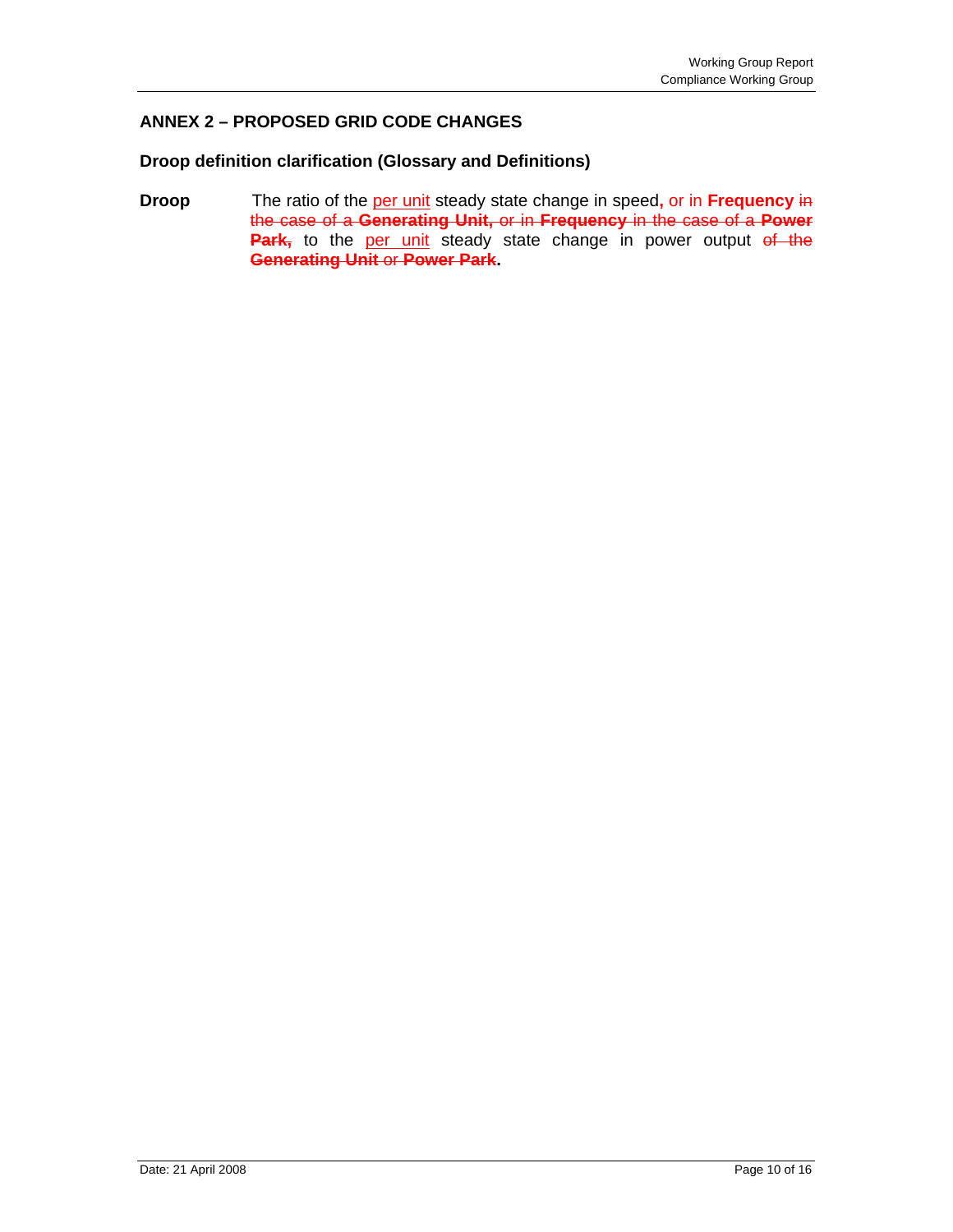# **Planning Code**

PC.A.5.3.2 …………

(c) Excitation Control System parameters

**Note:** The data items requested under Option 1 below may continue to be provided in relation to **Generating Units** on the **System** at 09 January 1995 (in this paragraph, the "relevant date") or the new data items set out under Option 2 may be provided. **Generators** or **Network Operators**, as the case may be, must supply the data as set out under Option 2 (and not those under Option 1) for **Generating Unit** excitation control systems commissioned after the relevant date, those **Generating Unit** excitation control systems recommissioned for any reason such as refurbishment after the relevant date and **Generating Unit** excitation control systems where, as a result of testing or other process, the **Generator** or **Network Operator**, as the case may be, is aware of the data items listed under Option 2 in relation to that **Generating Unit**. In addition, where refurbishment results in revision of data items submitted under Option 2 after 1 January 2009, the excitation system block diagrams should have been verified as far as reasonably practicable through simulation studies and this shall be confirmed by the Generator.

…………

# (d) Governor Parameters

 Incremental Droop values (in %) are required for each **Generating Unit** at six MW loading points (MLP1 to MLP6) as detailed in PC.A.5.5.1 (this data item needs only be provided for **Large Power Stations**)

**Note:** The data items requested under Option 1 below may continue to be provided by **Generators** in relation to **Generating Units** on the **System** at 09 January 1995 (in this paragraph, the "relevant date") or they may provide the new data items set out under Option 2. **Generators** must supply the data as set out under Option 2 (and not those under Option 1) for **Generating Unit** governor control systems commissioned after the relevant date, those **Generating Unit** governor control systems recommissioned for any reason such as refurbishment after the relevant date and **Generating Unit** governor control systems where,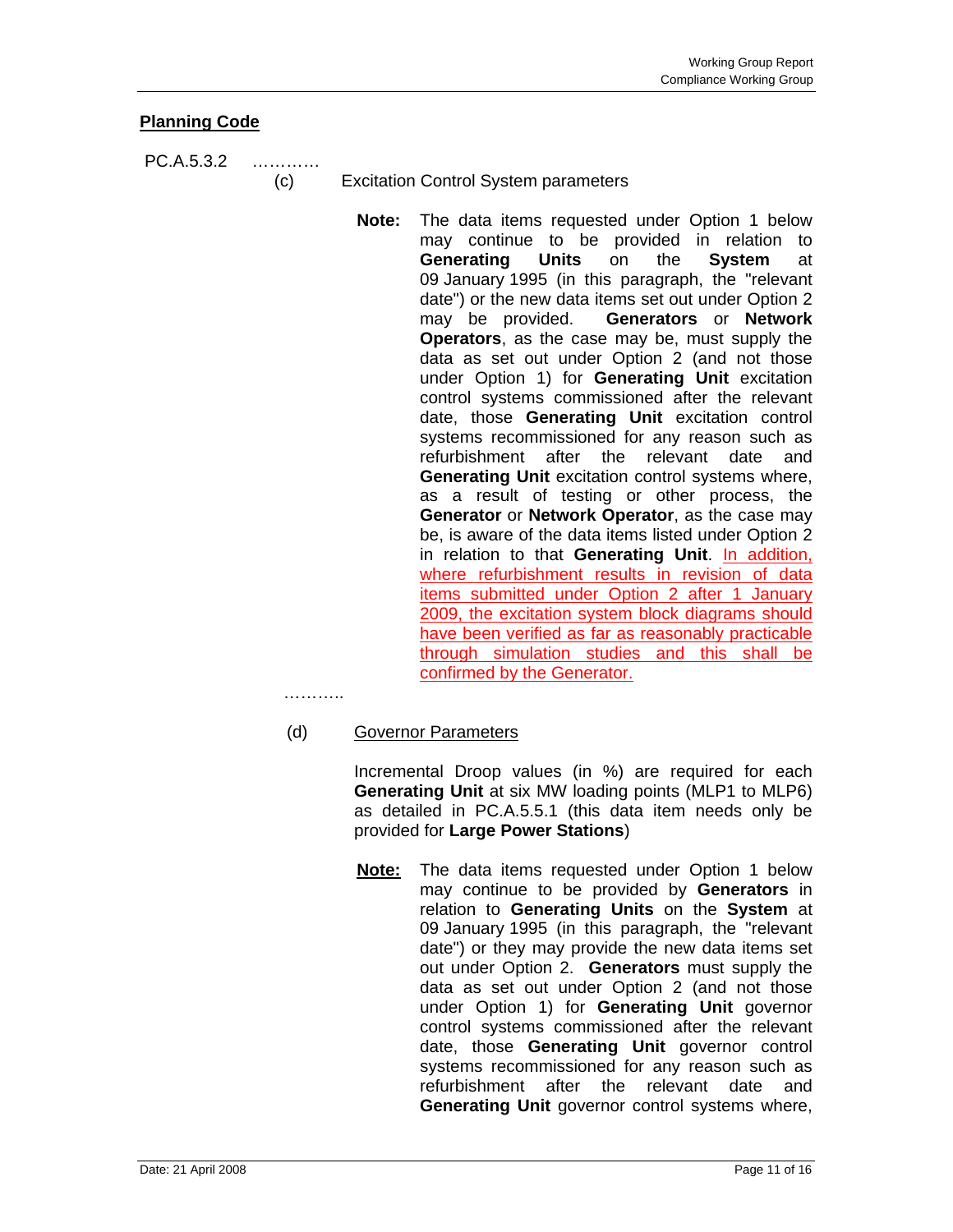as a result of testing or other process, the **Generator** is aware of the data items listed under Option 2 in relation to that Generating Unit. In addition, where a refurbishment results in revision of data items submitted under Option 2 after 1 January 2009, the governor system block diagram should have been verified as far as reasonably practicable through simulation studies and this shall be confirmed by the Generator.

# PC.A.5.4.2 The following **Power Park Unit, Power Park Module** and **Power Station** data should be supplied in the case of a **Power Park Module** not connected to the **Total System** by a **DC Converter**:

### (a) **Power Park Unit** model

A mathematical model of each type of **Power Park Unit** capable of representing its transient and dynamic behavior under both small and large disturbance conditions. The model shall include non-linear effects and represent all equipment relevant to the dynamic performance of the **Power Park Unit** as agreed with **NGET**. The model shall be suitable for the study of balanced, root mean square, positive phase sequence time-domain behaviour, excluding the effects of electromagnetic transients, harmonic and sub-harmonic frequencies.

The model shall accurately represent the overall performance of the **Power Park Unit** over its entire operating range including that which is inherent to the **Power Park Unit** and that which is achieved by use of supplementary control systems providing either continuous or stepwise control. Model resolution should be sufficient to accurately represent **Power Park Unit** behavior both in response to operation of transmission system protection and in the context of longer-term simulations.

The overall structure of the model shall include:

- (i) any supplementary control signal modules not covered by (c), (d) and (e) below.
- (ii) any blocking, deblocking and protective trip features that are part of the **Power Park Unit** (e.g. "crowbar").
- (iii) any other information required to model the **Power Park Unit** behaviour to meet the model functional requirement described above.

The model shall be submitted in the form of a transfer function block diagram and may be accompanied by dynamic and algebraic equations.

This model shall display all the transfer functions and their parameter values, any non wind-up logic, signal limits and non-linearities.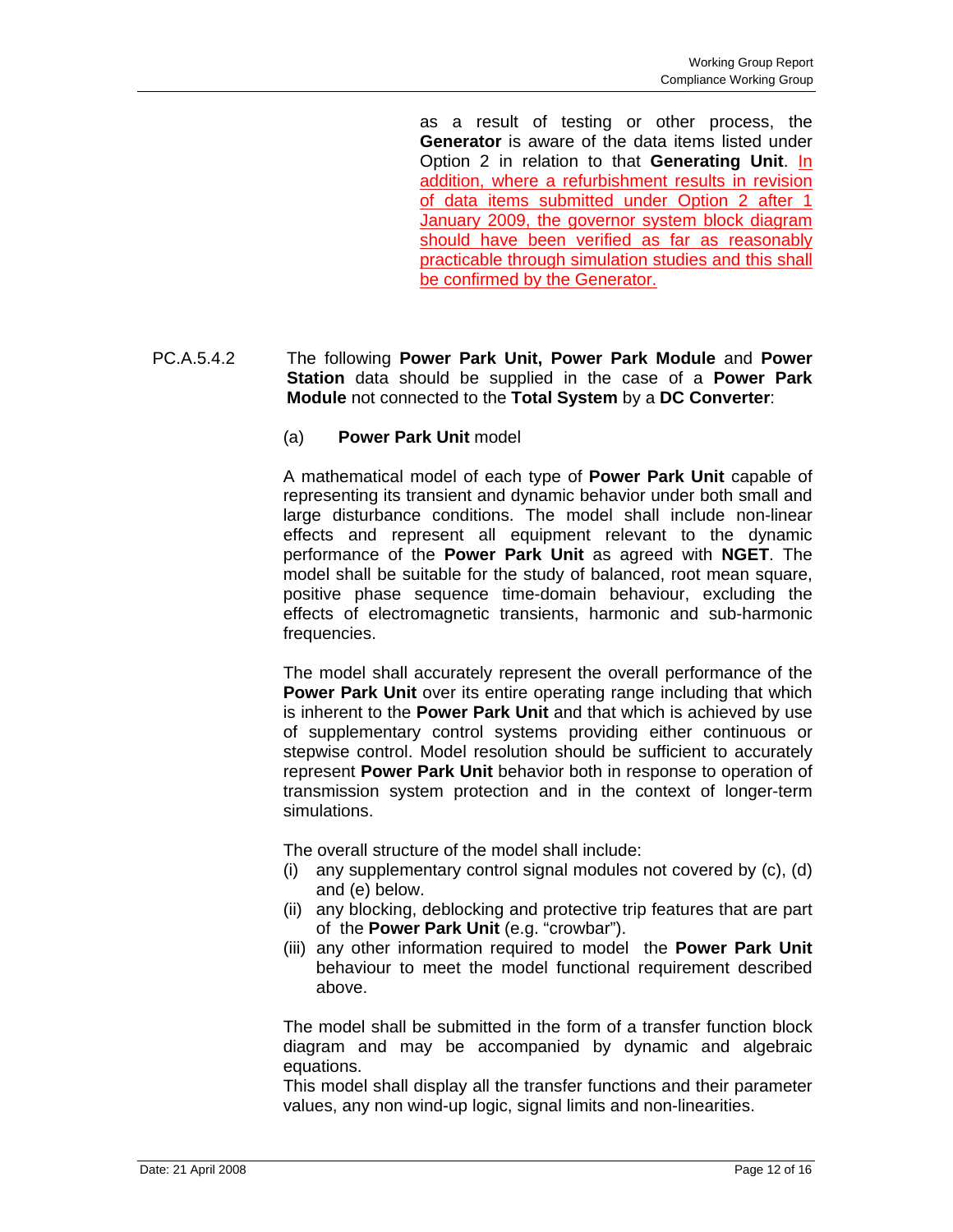The submitted **Power Park Unit** model and the supplementary control signal module models covered by (c),(d) and (e) below shall have been validated and this shall be confirmed by the **Generator**. The validation shall be based on comparing the submitted model simulation results against measured test results. Validation evidence shall also be submitted and this shall include the simulation and measured test results. The latter shall include appropriate short-circuit tests. In the case of an **Embedded Medium Power Station** not subject to a **Bilateral Agreement** the **Network Operator** will provide **NGET** with the validation evidence if requested by **NGET**. The validation of the supplementary control signal module models covered by (c), (d) and (e) below applies only to a Power Station with a completion date after 1 January 2009.

(b) **Power Park Unit** parameters

………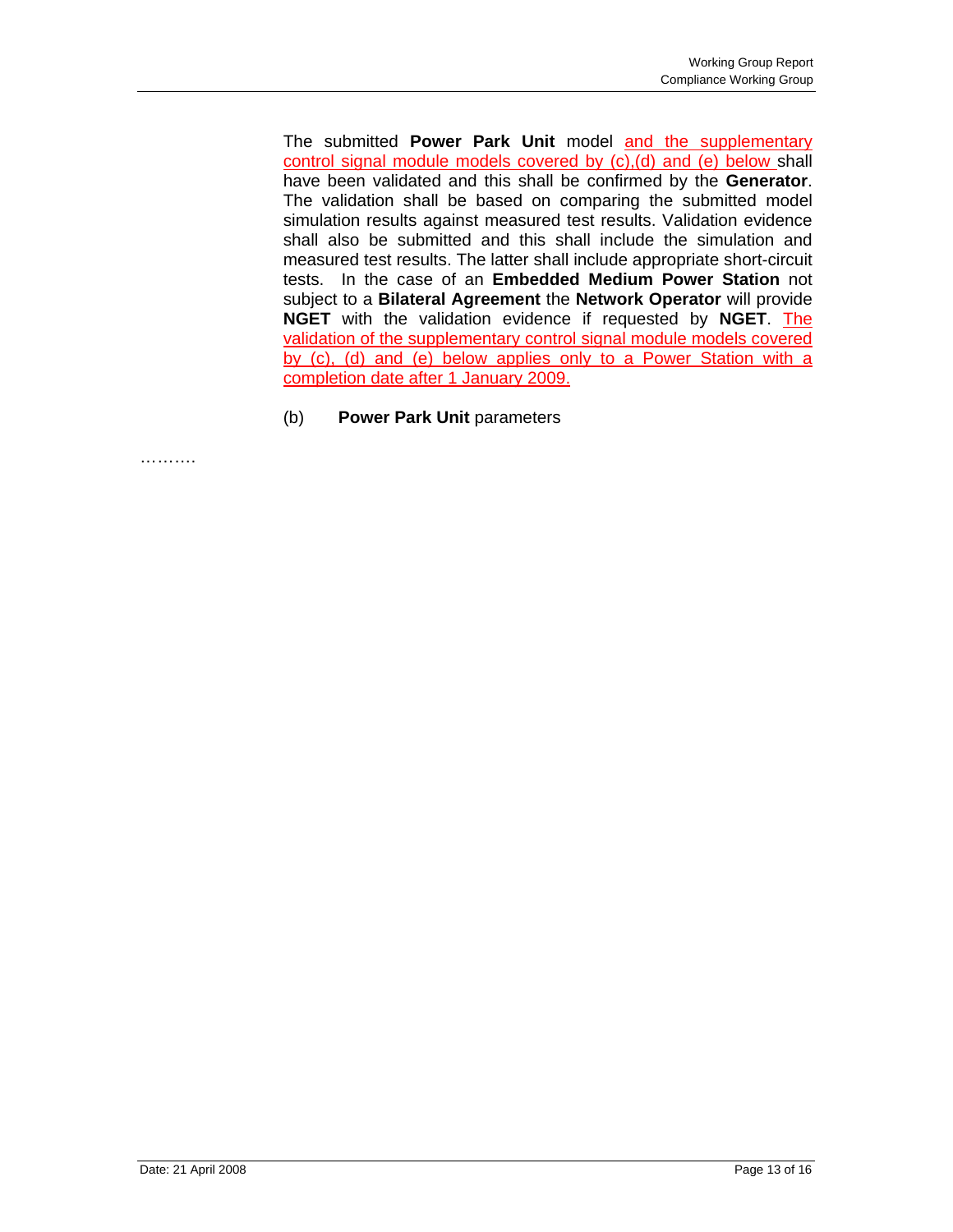### **Connection Conditions**

- CC.A.6.2.5.3 The arrangements for the supplementary control signal shall ensure that the **Power System Stabiliser** output signal relates only to changes in the supplementary control signal and not the steady state level of the signal. For example, if generator electrical power output is chosen as a supplementary control signal then the **Power System Stabiliser** output should relate only to changes in generator electrical power output and not the steady state level of power output. Additionally **the Power System Stabiliser** should not react to mechanical power changes in isolation for example during changes in steady state load or when providing frequency response.
- CC.A.6.2.5.4 The output signal from the **Power System Stabiliser** shall be limited to not more than ±10% of the **Generating Unit** terminal voltage signal at the **Automatic Voltage Regulator** input. The gain of the **Power System Stabiliser** shall be such that an increase in the gain by a factor of 3 shall not cause instability.

………

- CC.A.6.2.5.6 The **Generator** will agree **Power System Stabiliser** settings with **NGET** prior to the on-load commissioning detailed in BC2.11.2(d). To allow assessment of the performance before on-load commissioning the **Generator** will provide to **NGET** a report containing:
	- i. the **Excitation System** model including the **Power System Stabiliser** with settings as required under the **Planning Code** (PC.A.5.3.2(c)).
	- ii. on load time series simulations of the response of the **Excitation System** with and without the **Power System Stabiliser** to 2% and 10% steps in the reference voltage and a three phase short circuit fault applied to the higher voltage side of the **Generating Unit** transformer for 100 ms. The results should show field voltage, **Generating Unit** terminal voltage, **Power System Stabiliser** output and **Generating Unit Active Power** and **Reactive Power** output.
	- iii. gain and phase Bode diagrams for the open loop frequency domain response of the **Generating Unit Excitation System** with and without the **Power System Stabiliser**, operating under maximum leading conditions and minimum fault level conditions as agreed with **NGET**. These should be in a format to allow assessment of the phase contribution of the **Power System Stabiliser** and the gain and phase margin of the **Excitation System** with the **Power System Stabiliser**
- CC.A.6.2.5.7 The **Power System Stabiliser** must be active within the **Excitation System** at all times when **synchronised** including when the **Under Excitation Limiter** or **Over-Excitation Limiter** are active. When operating at low load when **Synchronising** or **De-Synchronising** a **Generating Unit** the **Power System Stabiliser** may be out of service**.**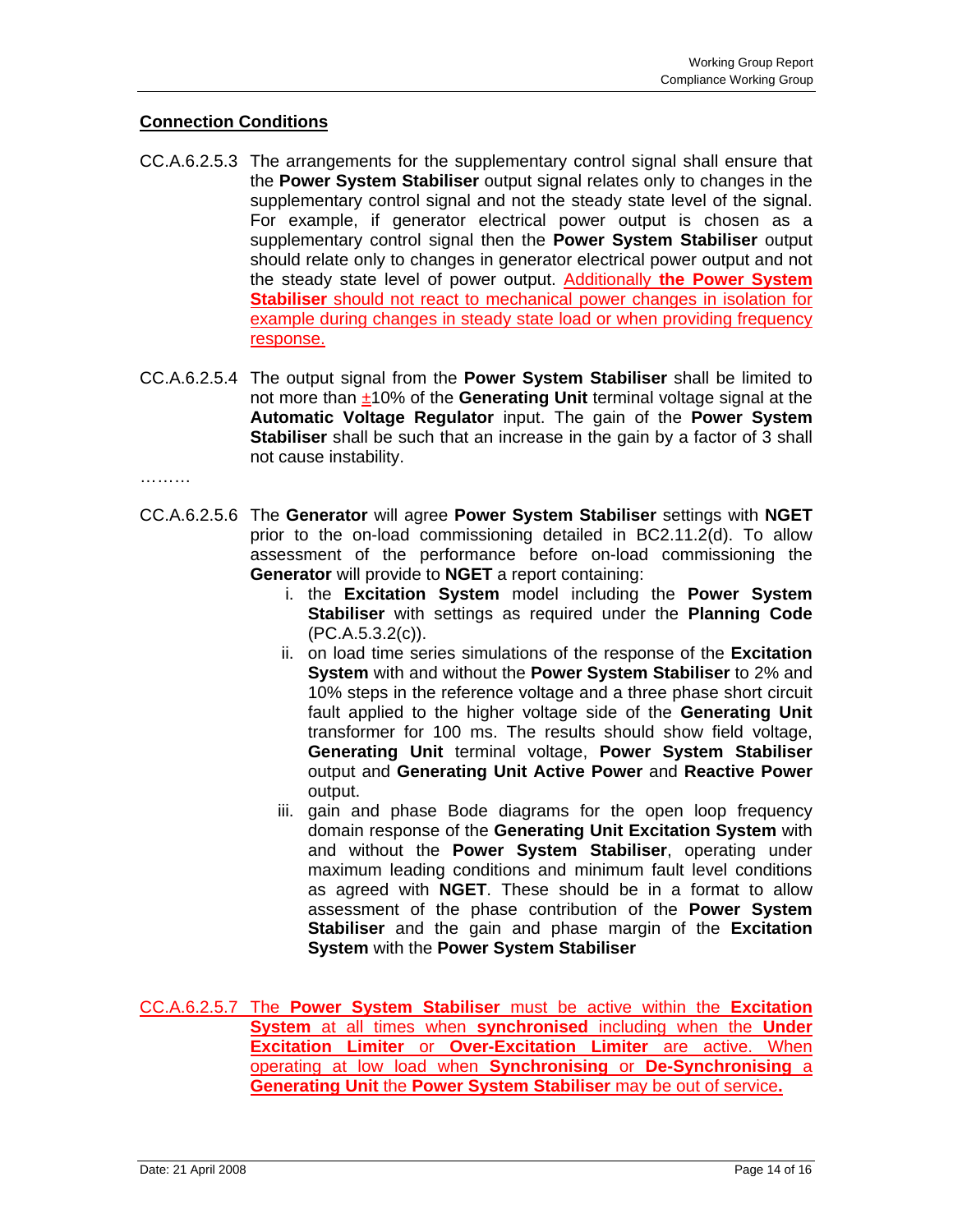CC.A.6.2.5.8 Where a **Power System Stabiliser** is fitted to a **Pumped Storage Unit** it must function when the **Pumped Storage Unit** is in both generating and pumping modes.